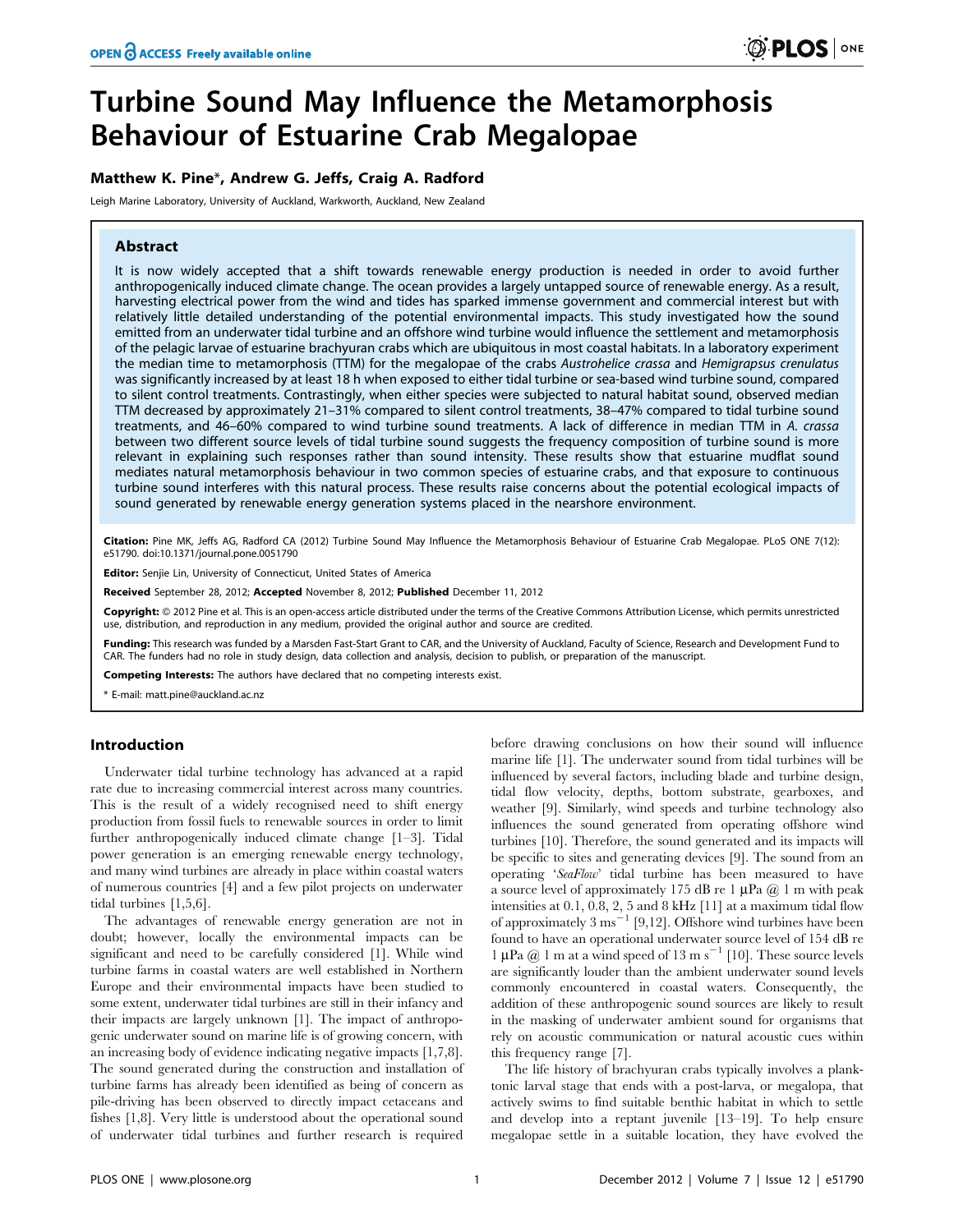ability to detect and orient toward physical and chemical cues associated with their preferred benthic habitats [20–22]. Once megalopae encounter their preferred habitat, settlement and subsequent metamorphosis from the megalopa to juvenile is often instigated by a combination of several physical and chemical cues, which can include acoustic cues [19,22–24].

The duration of the megalopal stage can be relatively plastic and may depend on the presence or absence of several settlement cues [19,25,26]. For example, in the presence of estuarine water the megalopae of the blue crab, Callinectes sapidus, decrease their time to metamorphosis (TTM), i.e., the time taken for the larva to moult from a megalopa to the first instar juvenile crab [27]. However, delaying metamorphosis for too long (beyond a specific temporal threshold) may result in the death of the megalopa, or result in spontaneous metamorphosis of the larva followed by poor subsequent post-settlement growth [19,22,23,25,26,28]. These temporal thresholds are typically determined in the laboratory by rearing megalopae in control treatments of ''untainted'' seawater [19]. Depending on the species, the TTM of megalopae can typically be shortened by approximately 15 to 60% upon exposure to appropriate settlement cues [19,23]. For example, when subjected to reef sound the megalopae of five common coastal species of reef-dwelling brachyuran crabs all accelerated their physiological development and TTM was reduced by between 34 and 60% [19]. These results suggest that natural underwater sound plays an important role in the metamorphosis of brachyuran crabs, especially coastal reef dwelling species. However, no data have been published to suggest the same responses are seen in estuarine species when exposed to estuarine sound. The characteristics of underwater sound that are responsible for expediting metamorphosis in crabs are unknown at this, but may involve sound intensity, frequency composition, or temporal variability in both frequency and intensity, or any combination of these acoustic characteristics. Furthermore, it is possible that other sources of underwater sound may elicit or interfere with the normal metamorphosis response of megalopae in relation to natural acoustic cues. The biological effects of anthropogenic sound in the underwater environment have become of increasing interest in response to rising levels of anthropogenic sound in coastal and ocean waters [7,8].

The effects of anthropogenic sound on marine mammals and adult fishes have been well studied [7,8]. However, very few studies have dealt with larvae of marine organisms, and none have investigated the effect of anthropogenic sound on the settlement and metamorphosis of crustacean larvae. Furthermore, no experimental data have been published which investigates the metamorphosis response of estuarine crab megalopae to ambient mudflat sound or the possible effect of tidal and wind turbine sound on their metamorphosis behaviour.

Therefore, the aim of the current research was three-fold: (1) to determine the metamorphosis response of the megalopae of two common estuarine crabs in New Zealand, Austrohelice crassa and Hemigrapsus crenulatus, to natural ambient estuarine sound; (2) determine whether the underwater sound emitted from tidal and wind turbines influences the metamorphosis response of the crab megalopae, and; (3) attempt to identify which characteristics of turbine sound are responsible for eliciting any observed changes in metamorphosis behaviour of the megalopae.

## Methods

#### Ethics statement

the coast at Leigh, in north-eastern New Zealand. The following morning the captured megalopae were placed in containers filled with saltwater and transported back to the laboratory where they were identified, counted and sorted by settlement stage. Only intermoult pre-settlement (i.e., natant and actively swimming) megalopae were selected for use in each experimental assay. If a trap contained large planktivorous fishes, megalopae were not used as they may have altered behaviour due to being in the presence of a predator [19,29]. Selected megalopae were contained in UV treated and filtered  $(40 \mu m)$  seawater in the laboratory, under natural photoperiod and ambient temperature until experiments begun at 17:00 hrs on the day of capture [19].

All experiments were completed between May 2011 and May 2012 using light traps to capture pelagic crab megalopae [19]. Up to three traps were deployed at night at the same location along

Turbine Sound Influences Larval Metamorphosis

Sourcing crab megalopae for behavioural assays

## Behavioural assays

Each experimental assay consisted of silent (control, as no settlement cues) and sound treatments, all of which were contained within the same laboratory, but acoustically isolated by the use of foam rubber mats. The absence of any acoustic signals transmitting from the sound treatments to the silent treatments was confirmed by recording with a calibrated omnidirectional hydrophone (HTI-96 min, High Tech Inc., USA).

Experimental replicates consisted of a water bath (used to maintain constant water temperature) which was used to hold up to ten 250 mL plastic vials with sealed lids that each contained an individual megalopa in 230 mL of 1 µm filtered and UV treated seawater. Any one treatment consisted of three replicates and each replicate contained at least seven megalopae, i.e., at least 21 megalopae per treatment. The number of treatments per experiment varied between two and four depending on the availability of megalopae from the light traps.

Megalopae require roughened substrates to settle [19] and thus each vial had a roughened base to simulate a chemically inert settlement substrate for megalopa. Both the silent and sound treatments contained a Phillips loudspeaker inside a water tight plastic bag on the bottom of the water bath [19]. For the sound treatments, a MP3 player was connected to a Phillips SBA1500 amplifier and speaker to continuously playback a 10 min loop of recorded turbine or mudflat sound into the water bath which was also transmitted through the acoustically transparent plastic vials holding the megalopae.

When sufficient megalopae (at least 21) of the same species and similar settlement stage were captured in the light traps, an individual larva was placed in each 250 mL plastic vial and the vials were then randomly allocated to the water baths. Sound and silent treatments were also randomly allocated to water baths for each experiment.

Once all megalopae were transferred to experimental treatments, the MP3 player was turned on to begin playback in a sound treatment – signifying the beginning of the experiment. Every six hours, the individual crabs were examined to determine if they had settled and metamorphosed into a first instar juvenile crab. The period from the commencement of the experiment until the appearance of the first instar juvenile in each vial was termed 'time to metamorphosis' ('TTM' [19]). When counts were made during the night, a dark red light was used to minimise disturbance of the crabs [30].

This study was carried out under the University of Auckland Animal Ethics Committee approval numbers R701 and R948.

The experiment was terminated when all megalopae in all replicates for all treatments had settled and metamorphosed into first instar juvenile crabs. No mortality events occurred.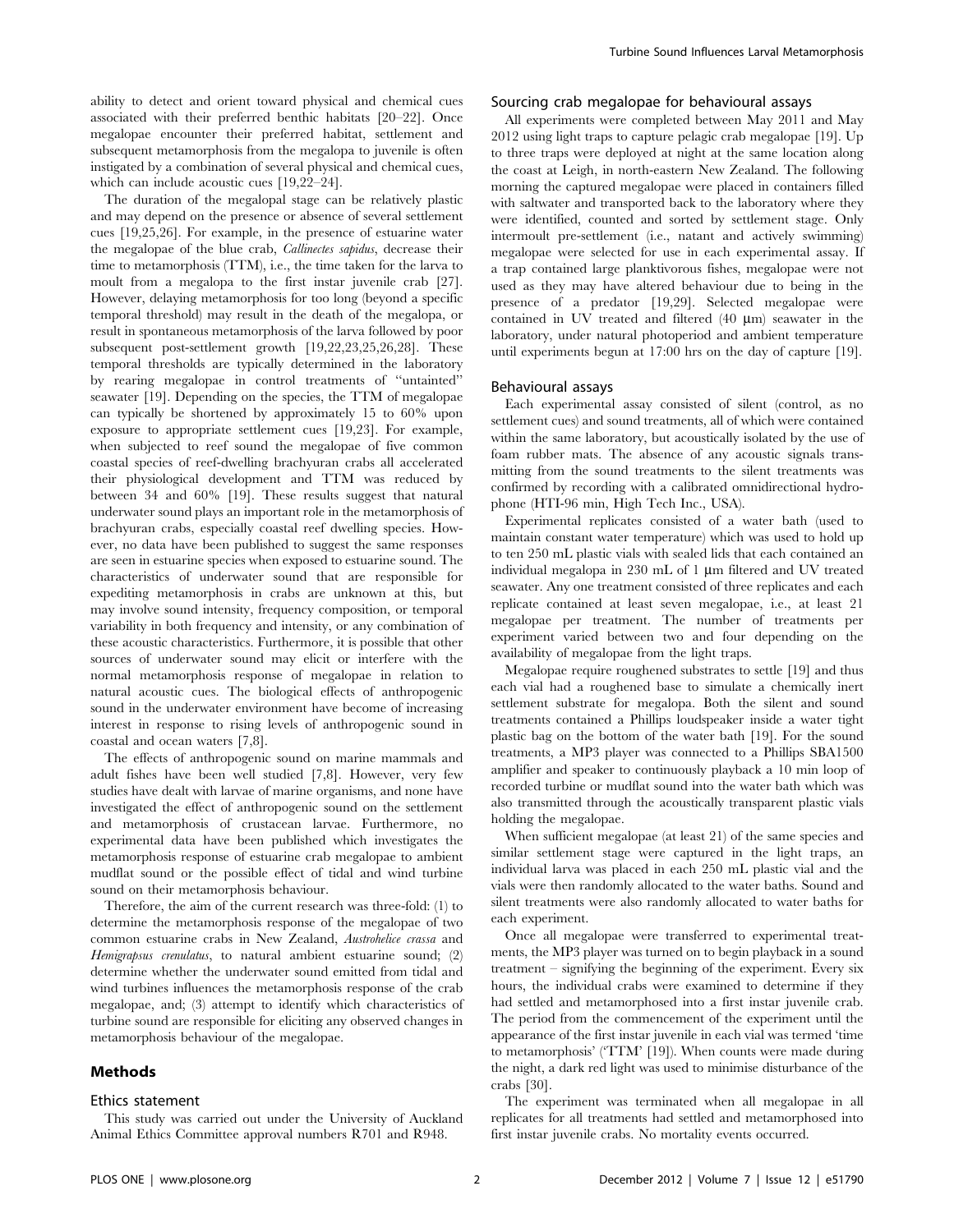# Underwater sound recordings for playback experiments

A recording of a tidal turbine was not possible to obtain because there is only a few operational tidal turbines anywhere in the world and operators with recordings of turbines refused to supply them for this study. Thus a digital analogue, which matched the same frequency composition and peak intensities, was used for the sound treatments and was based on a published spectra of a tidal turbine operating under a maximum tidal flow of  $3 \text{ ms}^{-1}$  [11].

Underwater recordings from the Utgrunden coastal wind farm in Denmark were used during playback experiments and provided by Dr. Jakob Tougaard from the National Environmental Research Institute, Denmark.

Ambient underwater sound was recorded in February 2012 during late evening (19:00–21:00 hrs) chorus within a subtidal mudflat habitat in the southern arm of Kaipara Harbour where both experimental crab species are found in abundance, including large numbers of juveniles (S  $36^\circ$  24'  $36.5$ " E  $174^\circ$  22'  $40.9$ "). Calibrated High Tech, Inc. HTI-96 omnidirectional hydrophones (10 Hz to 60 kHz flat response) connected to a watertight temporal recording unit (20 dB gain, 16 bit, 48 kHz sampling rate) were used to record mudflat sound.

Before each experiment begun, a calibrated hydrophone (HTI-96 min, High Tech Inc. USA) was used to adjust the source level produced from the Phillips loudspeakers in each replicate sound treatment to the desired sound level (either 145 or 125 dB re 1  $\mu$ Pa for turbine treatments or 125 dB re 1  $\mu$ Pa for mudflat treatment). These levels were used because 145 dB re 1  $\mu$ Pa was the greatest output level achievable with the speaker and was as close as possible to the published source levels of an operating tidal (175 dB re 1  $\mu$ Pa [11] and wind turbine (154 dB re 1  $\mu$ Pa [10]). An output level of 125 dB re 1  $\mu$ Pa for the mudflat treatment was selected as this was the measured mean ambient sound level for that habitat during dusk in summer. An output level of 125 dB re 1  $\mu$ Pa for a tidal turbine sound treatment was also used in one experiment to match the intensity level of mudflat sound treatment to determine if sound level alone was responsible for influencing metamorphosis behaviour in crab megalopae (refer to table 1).

Unfortunately, comparisons of TTMs between experiments were not appropriate due to an inability to accurately determine the starting ages of the wild-caught megalopae. As such, a series of seven experimental combinations were necessary because of the vagaries of supply of wild megalopae. The seven experiments each tested an individual combination of experimental treatments. Comparisons among treatments were possible within individual experiments as all subject megalopae were from the same wildcaught cohort and were randomly assigned to experimental treatments and replicates.

#### Data analyses

Nonparametric statistical methods were used to analyse the differences between median TTM values within and among treatments. Mann-Whitney tests or a Kruskal-Wallis one-way analysis of variance on ranks were used to test for differences in the median TTM among replicates within individual treatments (i.e., a separate analysis for each treatment). If these comparisons were not significant for each treatment, then the TTMs for all replicate tanks within each treatment were pooled and used to compare the median TTMs among the treatments (Stanley et al., 2010). For all statistical comparisons, a  $P$  value  $\leq 0.05$  was considered significant. Dunn's pairwise multiple comparisons tests were used to determine differences in the median TTMs between individual pairs of treatments where the overall experiment had been found to contain significant differences among treatments. All statistical analyses were carried out using the statistical software Sigma Plot 11.0 and Minitab 15.0.

# Results

## Confirmation of Sound Sources

For the wind or tidal turbine sound exposure treatments, the resulting sound in the experimental tanks was of an overall similar spectral composition to the source signals (Figure 1). Broadcasted mudflat sound replayed into replicate experimental tanks also matched the overall spectral composition and intensity of the in situ recording (Figure 1). Hydrophone recordings from the silent controls confirmed the absence of any sound being transmitted from sound treatments or external sources (Figure 1).

## Pooling of replicates

There was no significant difference in the median TTMs among individual replicates within both the sound and the silent treatments for all seven metamorphosis experiments (Kruskal-Wallis test) (Table 1). Therefore, in all experiments the results from individual replicates for each treatment were able to be pooled together for comparison between the pooled results from other treatments within each experiment.

## Effect of mudflat sound on the TTM

The megalopae of both crab species showed a significantly shorter median TTM when exposed to mudflat sound compared to the silent control with  $A$ . crassa and  $H$ . crenulatus showing a 31%  $(H_3 = 29.13, P<0.001)$  (Table 2, experiment 1) and 21%  $(H_3 = 23.23, P<0.001)$  (Table 2, experiment 2) reduction in median TTM, respectively.

#### Effect of turbine sounds on the TTM

Both wind and tidal turbine sound at levels of 145 dB re 1  $\mu$ Pa caused a significantly longer median TTM in the megalopae of A. crassa, and H. crenulatus, compared to silent control treatments (Table 2, experiment 3, 4, 5, & 6).

The megalopae of A. crassa that were subjected to tidal turbine sound at 145 dB re 1  $\mu$ Pa showed an increase in TTM of approximately 26%, compared to the silent control treatment (Mann-Whitney U test,  $P = 0.006$ ) (Table 2, experiment 3). The megalopae of H. crenulatus also showed a significant increase (19%) in TTM when subjected to tidal turbine sound compared to the silent control (Mann-Whitney U test,  $P = 0.042$ ) (Table 2, experiment 4).

Compared to silent control treatments, wind turbine sound at a level of 145 dB re 1  $\mu$ Pa was also found to delay metamorphosis in both A. crassa and H. crenulatus, with an increase in median TTM by 15% (Mann-Whitney U test,  $P = 0.006$ ) (Table 2, experiment 5) and 24% (Mann-Whitney U test,  $P = 0.042$ ) (Table 2, experiment 6), respectively.

# Effect of mudflat sound versus anthropogenic sound on TTM

When A. crassa megalopae were exposed to mudflat sound at the same level as in situ mudflat sound (i.e., 125 dB re 1  $\mu$ Pa), the median TTM decreased by 47% when compared to the tidal turbine sound treatment, and 46% compared to wind turbine treatments  $(H_3 = 29.13, P<0.001)$  (Table 2, experiment 1). Similarly, H. crenulatus megalopae showed decreases of 38% and 40% when exposed to tidal and wind turbine sound, respectively  $(H_3 = 23.23, P \le 0.001)$  (Table 2, experiment 2).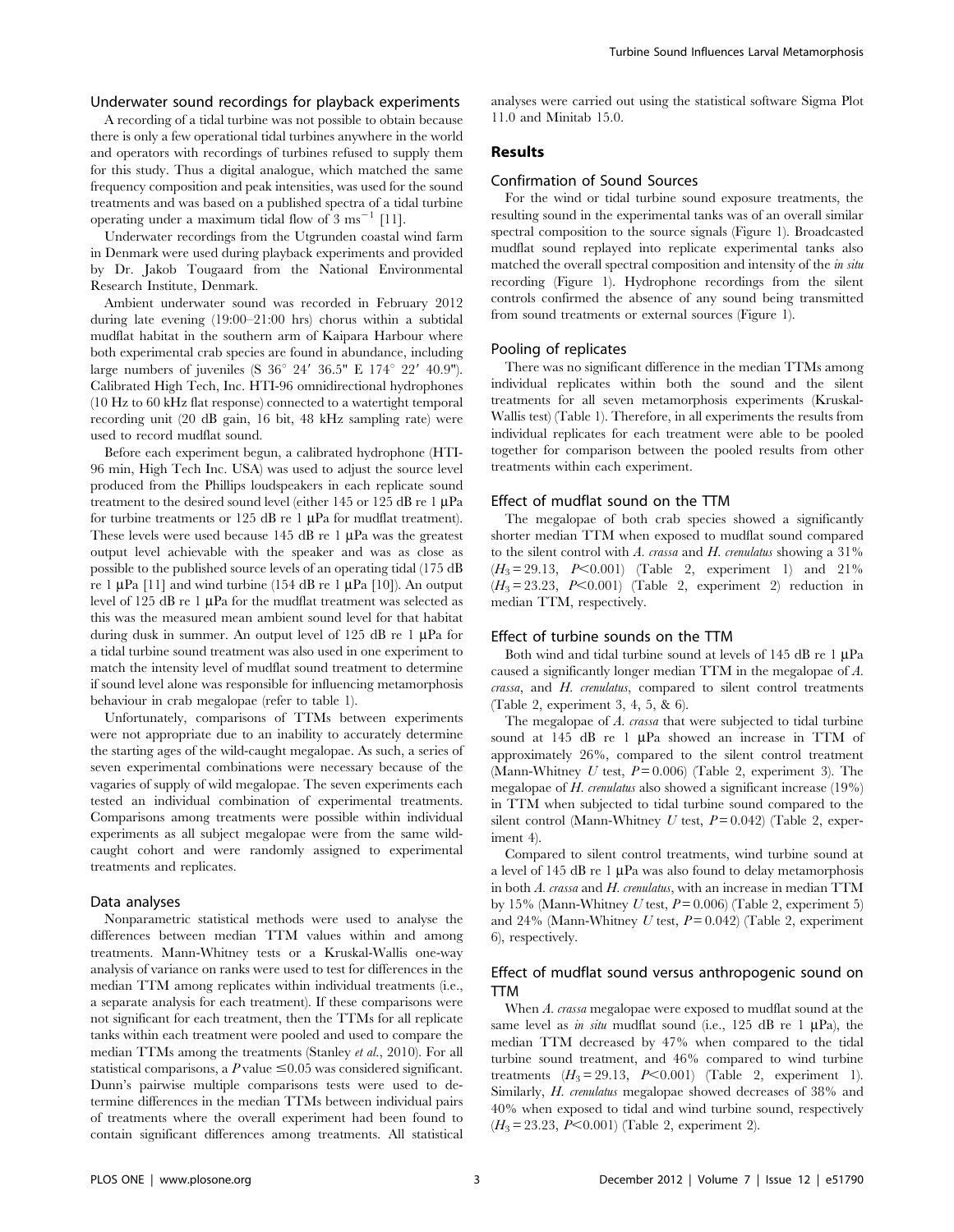Table 1. Summary from seven individual experiments of comparisons of median TTM values among replicates within each treatment.

| <b>Experiment</b>    | <b>Species</b> | Sample size (n) | <b>Treatment</b>  | P-value | <b>H-statistic</b> |  |
|----------------------|----------------|-----------------|-------------------|---------|--------------------|--|
| $\mathbf{1}$         | Austrohelice   | 30              | Tidal turbine     | 0.56    | 1.08               |  |
|                      | crassa         |                 | (145 dB re 1 µPa) |         |                    |  |
|                      |                | 27              | Wind turbine      | 1.00    | 0.02               |  |
|                      |                |                 | (145 dB re 1 µPa) |         |                    |  |
|                      |                | 30              | Mudflat           | 0.48    | 1.45               |  |
|                      |                |                 | (125 dB re 1 µPa) |         |                    |  |
|                      |                | 30              | Silent            | 0.19    | 3.31               |  |
| $\vert$ <sub>2</sub> | Hemigrapsus    | 21              | Tidal turbine     | 0.43    | 1.67               |  |
|                      | crenulatus     |                 | (145 dB re 1 µPa) |         |                    |  |
|                      |                | 21              | Wind turbine      | 1.00    | 0.01               |  |
|                      |                |                 | (145 dB re 1 µPa) |         |                    |  |
|                      |                | 21              | Mudflat           | 0.07    | 5.43               |  |
|                      |                |                 | (125 dB re 1 µPa) |         |                    |  |
|                      |                | 21              | Silent            | 0.81    | 0.41               |  |
| 3                    | Austrohelice   | 30              | Tidal turbine     | 0.58    | 1.08               |  |
|                      | crassa         |                 | (145 dB re 1 µPa) |         |                    |  |
|                      |                | 30              | Silent            | 0.33    | 2.44               |  |
| 4                    | Austrohelice   | 27              | Wind turbine      | 0.10    | 0.02               |  |
|                      | crassa         |                 | (145 dB re 1 µPa) |         |                    |  |
|                      |                | 27              | Silent            | 0.59    | 1.07               |  |
| $\vert$ 5            | Hemigrapsus    | 30              | Tidal turbine     | 0.43    | 1.67               |  |
|                      | crenulatus     |                 | (145 dB re 1 µPa) |         |                    |  |
|                      |                | 30              | Silent            | 0.91    | 0.20               |  |
| 6                    | Hemigrapsus    | 21              | Wind turbine      | 1.00    | 0.01               |  |
|                      | crenulatus     |                 | (145 dB re 1 µPa) |         |                    |  |
|                      |                | 21              | Silent            | 0.81    | 0.41               |  |
| $\vert$ 7            | Austrohelice   | 27              | Tidal turbine     | 0.79    | 0.46               |  |
|                      | crassa         |                 | (145 dB re 1 µPa) |         |                    |  |
|                      |                | 27              | Tidal turbine     | 0.26    | 2.68               |  |
|                      |                |                 | (125 dB re 1 µPa) |         |                    |  |
|                      |                | 27              | Silent            | 0.21    | 3.15               |  |
|                      |                |                 |                   |         |                    |  |

Kruskal-Wallis test showing no significant difference for replicates within all experimental treatments (P>0.05). doi:10.1371/journal.pone.0051790.t001

#### Effect of turbine sound intensity on median TTM

There was no significant difference in median TTM between A. crassa megalopae exposed to tidal turbine sound at a source level of either 145 or 125 dB re 1  $\mu$ Pa (Mann-Whitney U test, P = 0.69) (Table 2, experiment 7; Figure 2). However, the median TTM in A. crassa megalopae in both sound level treatments (i.e., 145 and 125 dB re 1  $\mu$ Pa) were significantly longer than the silent control by 17–22% (Mann-Whitney U test,  $P<0.05$ ) (Table 2, experiment 7).

# **Discussion**

International interest in renewable energy production using tidal and wind turbines is growing extremely rapidly. However, there has been limited research into the environmental impact of these technologies, especially the impact of emitted underwater sound on marine life. Natural sources of underwater sound have previously been found to play an important role in influencing the settlement of many coastal organisms, including the megalopae of many coastal crab species [14,19], as well as fish, mussel and coral larvae [17,31,32]. Therefore, there is the potential for the underwater sound from wind and tidal turbines installed in shallow water habitats, to interfere with these natural acoustic settlement cues. The present study found natural mudflat sound to consistently reduce the median TTM compared to silent controls by  $21-31\%$  in two crab species A. crassa and H. crenulatus which are common inhabitants of soft-shore habitats in New Zealand. In comparison, when A. crassa megalopae were previously experimentally exposed to underwater reef sound they showed no significant reduction in TTM compared to the silent control, which suggests that this species has habitat-specific sound cues for settlement, as have been found in other coastal brachyuran crab species [33].

Underwater sound from turbines with a source level of 145 dB re  $1 \mu Pa$  was found to delay metamorphosis of the megalopae of both crab species by 27–31% for tidal turbine sound and 27–32%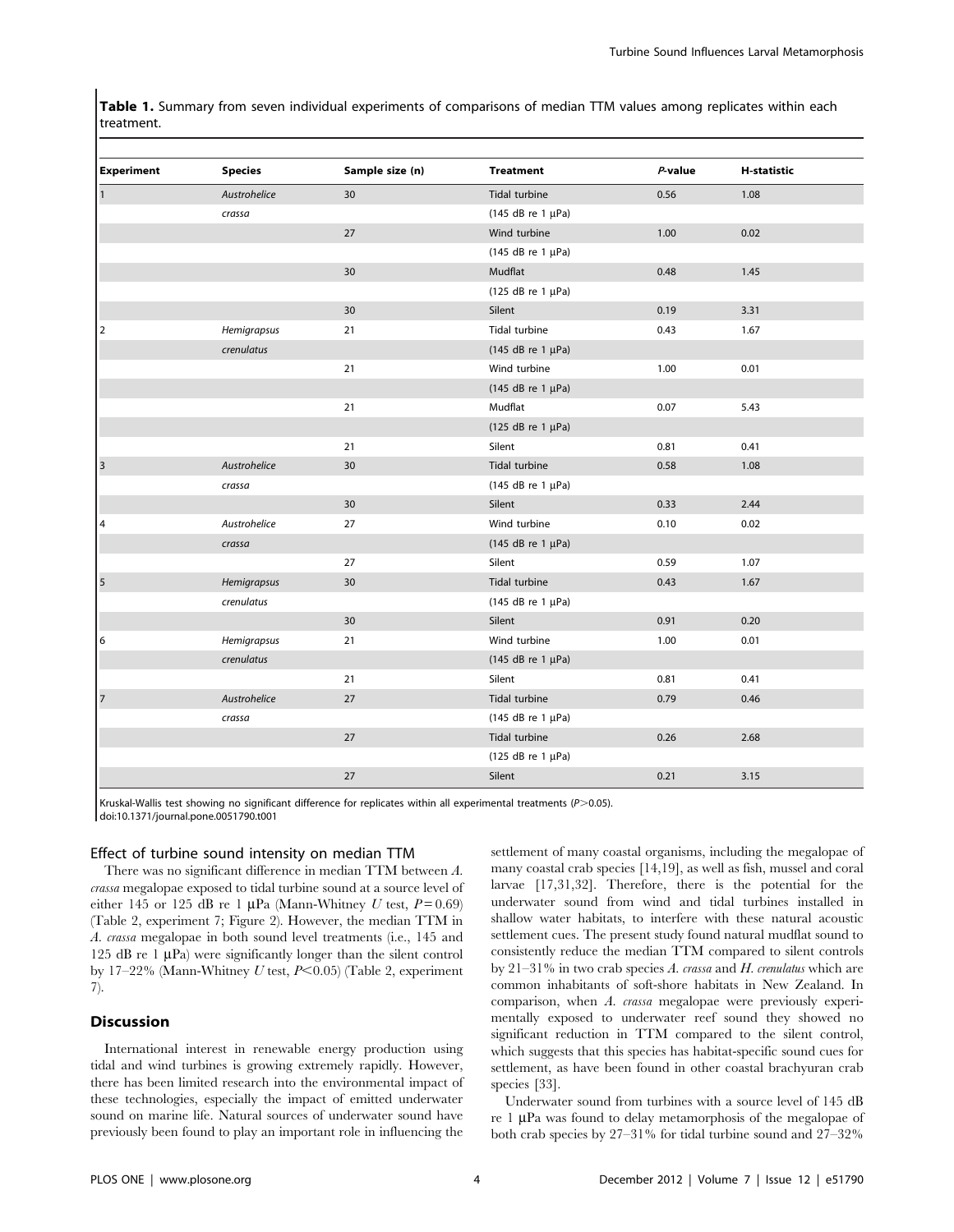

Frequency (Hz)

Figure 1. Spectral composition of experimental sound sources and when played back in experimental tanks. A) Sound recorded in silent treatment tanks (control); B) Mudflat recording from the

Kaipara Harbour, New Zealand; C) Underwater tidal turbine; D) Wind turbine in coastal waters of Denmark. Black lines represent digital analogue (as in the case for tidal turbine sound) or in situ recordings (as in the case of wind turbine and mudflat sound). doi:10.1371/journal.pone.0051790.g001

for wind turbine sound, compared to silent control treatments. A delay in metamorphosis may prevent megalopae from settling into suitable habitats and will result in them spending more time in the plankton which is likely to increase their already high risk of predation [19,34,35]. This could lead to lower recruitment of crab species within estuaries and other soft-shore habitats in the vicinity of coastal turbines. Delayed metamorphosis due to underwater sound from turbines may also be an issue in any other species which have sensitivity to acoustic settlement cues, such as coral, mussels and fish [17,31,32,36]. Furthermore, the interference in the metamorphosis responses in crab megalopae when subjected to varying intensity levels of tidal turbine sound may also suggest that other continuous anthropogenic underwater sound sources of similar frequency composition and intensity, such as shipping (most acoustic energy below 1 kHz [37]), may have similar effects on settlement and metamorphosis in megalopae.

While these results suggest turbine sound may mask natural acoustic settlement cues, the spatial scale over which such masking may occur is difficult to infer because little is known about acoustic detection thresholds of crustaceans. Previous research has investigated the acoustic settlement response thresholds in the megalopae of a range of brachyuran crab species and these were found to vary substantially among species [33]. For example, the megalopae of Leptograpsus variegatus, Cyclograpsus lavauxi and Hemigrapsus sexdentatus showed behavioural response thresholds of 90, 100 and 126 dB, respectively, to acoustic settlement cues from preferred settlement habitat [33]. Given these measured behavioural thresholds, the associated distances these crab species may be able to detect and respond to acoustic settlement cues were estimated at 199 and 39,811 m assuming spherical and cylindrical spreading of sound from the source, respectively [33]. Acoustic behavioural response thresholds for A. crassa or H. crenulatus are not known, however, if response thresholds are assumed to be similar to  $L$ . variegatus,  $C$ . lavauxi and  $H$ . sexdentatus, and the same cylindrical spreading and transmission loss models from past studies are applied, then the potential impact of turbine sound delaying metamorphosis could range for up to 40 km from the turbine source.

Besides acting as a settlement cue, natural sources of underwater sound from suitable settlement habitats also have a strong influence on the swimming behaviour in crab megalopae, with crabs orienting their swimming toward the sound source, presumably to assist in locating suitable settlement habitats [14]. Although not examined in this study, it seems likely that underwater turbine sound may also interfere with the orientation behaviour of swimming crab megalopae, in the same manner it has been shown to interfere with their acoustic metamorphosis response. Testing this possibility warrants further research as it has the potential to have a greater influence of the spatial distribution of settling crab larvae in relation to underwater turbines.

Poorer recruitment and subsequently smaller local populations of estuarine crabs may have ecological effects due to their extremely high abundances (i.e., over 550  $m^{-2}$  for A. crassa [38,39]), importance in bioturbation and nutrient cycling in shallow waters [40], and as a food source for many commercially important coastal fishes [41].

Metamorphosis in both  $A$ , crassa and  $H$ , crenulatus appeared to be delayed beyond the assumed temporal threshold (theoretically represented by control treatments [19] by at least 18 h when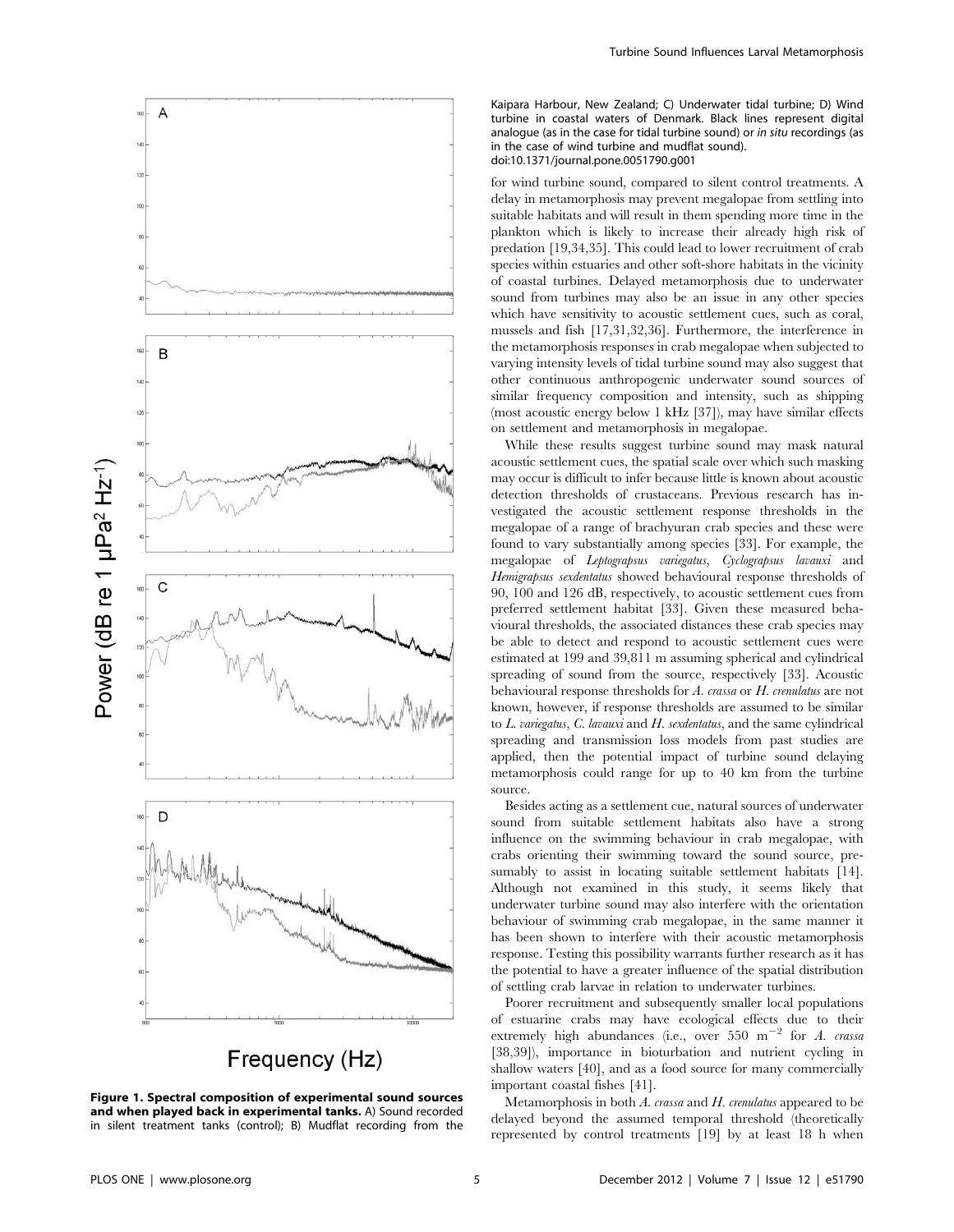Table 2. Comparisons among median TTM for each treatment for two estuarine crab species from seven individual sound exposure experiments.

| <b>Experiment</b>       | <b>Species</b> | <b>Treatment</b>         | <b>Median TTM</b> | <b>Difference from</b> | $P-$ value | H-statistic* |
|-------------------------|----------------|--------------------------|-------------------|------------------------|------------|--------------|
|                         |                |                          | (h)               | Silent control         |            | $U$ -value** |
|                         |                |                          |                   | TTMs (h)               |            |              |
| $\mathbf{1}$            | Austrohelice   | Tidal turbine            | 114               | 27 <sup>b</sup>        |            |              |
|                         | crassa         | (145 dB re 1 µPa)        |                   |                        |            |              |
|                         |                | Wind turbine             | 111               | 24 <sup>b</sup>        |            |              |
|                         |                | (145 dB re 1 µPa)        |                   |                        | < 0.001    | 29.129*      |
|                         |                | Mudflat habitat          | 60                | 27 <sup>c</sup>        |            |              |
|                         |                | (125 dB re 1 µPa)        |                   |                        |            |              |
|                         |                | Silent control           | 87                | $0^a$                  |            |              |
| $\overline{2}$          | Hemigrapsus    | Tidal turbine            | 144               | 54 <sup>b</sup>        |            |              |
|                         | crenulatus     | $(145$ dB re 1 $\mu$ Pa) |                   |                        |            |              |
|                         |                | Wind turbine             | 150               | 60 <sup>b</sup>        |            |              |
|                         |                | (145 dB re 1 µPa)        |                   |                        | < 0.001    | 23.229*      |
|                         |                | Mudflat habitat          | 90                | 24 <sup>c</sup>        |            |              |
|                         |                | (125 dB re 1 µPa)        |                   |                        |            |              |
|                         |                | Silent control           | 114               | $0^a$                  |            |              |
| $\overline{\mathbf{3}}$ | Austrohelice   | Tidal turbine            | 114               | 30 <sup>b</sup>        |            |              |
|                         | crassa         | (145 dB re 1 µPa)        |                   |                        | 0.006      | 234.0**      |
|                         |                | Silent control           | 84                | $0^{\rm a}$            |            |              |
| 4                       | Austrohelice   | Wind turbine             | 156               | $24^b$                 |            |              |
|                         | crassa         | (145 dB re 1 µPa)        |                   |                        | 0.04       | 238.5**      |
|                         |                | Silent control           | 132               | $0^{\text{a}}$         |            |              |
| 5                       | Hemigrapsus    | Tidal turbine            | 126               | 24 <sup>b</sup>        |            |              |
|                         | crenulatus     | $(145$ dB re 1 $\mu$ Pa) |                   |                        | 0.006      | 189.5**      |
|                         |                | Silent control           | 102               |                        |            |              |
| 6                       | Hemigrapsus    | Wind turbine             | 150               | 36 <sup>b</sup>        |            |              |
|                         | crenulatus     | (145 dB re 1 µPa)        |                   |                        | 0.04       | $141.0***$   |
|                         |                | Silent control           | 114               | $0^a$                  |            |              |
| $\overline{7}$          | Austrohelice   | Tidal turbine            | 132               | 24 <sup>b</sup>        |            |              |
|                         | crassa         | $(145$ dB re 1 $\mu$ Pa) |                   |                        |            |              |
|                         |                | Tidal turbine            | 126               | 18 <sup>b</sup>        | 0.025      | $7.348*$     |
|                         |                | (125 dB re 1 µPa)        |                   |                        |            |              |
|                         |                | Silent control           | 108               | $0^a$                  |            |              |

Different superscript letters indicate significant difference between median TTMs within an individual experiment ( $P<0.05$ ). doi:10.1371/journal.pone.0051790.t002

subjected to turbine sounds. This may be due to metamorphosis being delayed due to perceived unfavourable conditions, or because of an absence of appropriate habitat-specific acoustic settlement cues [42]. Since exceeding temporal thresholds are believed to be important in determining survival and subsequent juvenile development [19], investigating the juvenile growth rates, feeding behaviours and overall mortality following the metamorphosis of turbine sound treatment megalopae would also provide insight into the possible long-term ecological effects from turbine sound. Longer-term experiments would also help to establish if these crabs are capable of habituating to the anthropogenic sound.

The absence of a difference in the median TTM between tidal turbine sound intensity treatments (i.e., 125 versus145 dB re 1  $\mu$ Pa, expt. 7) suggests the observed delayed metamorphosis

responses are more likely due to frequency composition of the anthropogenic sound rather than intensity alone, or at least a combination of both. The source levels of both turbine sounds are significantly greater than ambient sound and most of the acoustic energy resides in frequencies below 1 kHz [10] and 8 kHz [11] in wind and tidal turbine sounds, respectively. Several peak intensities are exhibited in tidal turbine sound at 0.3, 0.8, 2 and 5 kHz [11], while the wind turbine has a more even spread of intensity across frequencies. While it is tempting to speculate on differences in the spectra between the sounds of natural habitat, which induced a metamorphosis response, versus the turbine sounds which inhibited the response, the determination of these differences will be challenging.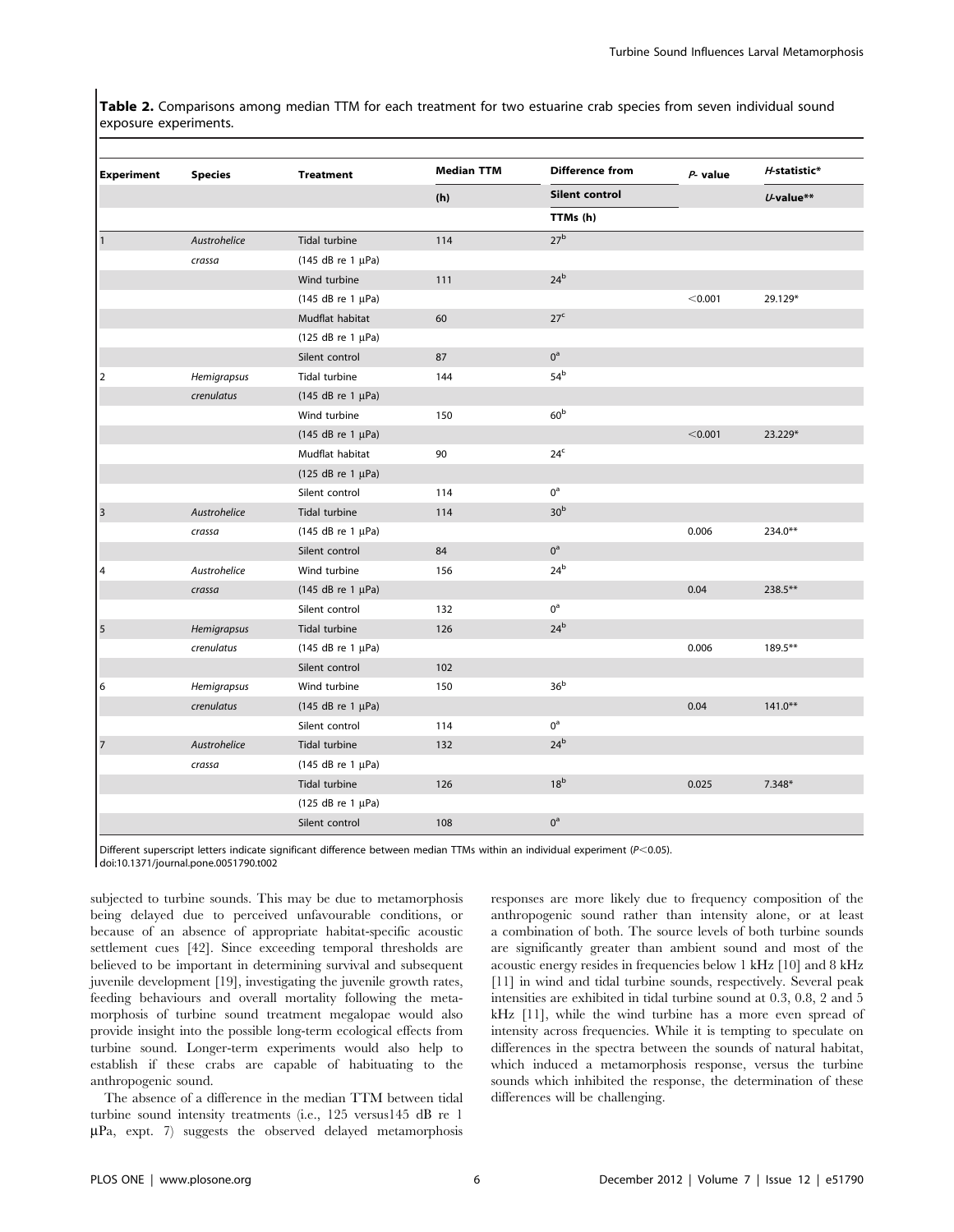

Figure 2. Percentage (%) of total megalopae to metamorphose against time (hours). Austrohelice crassa experiments: (A) experiment 3; (B) experiment 4; (C) experiment 1; (D) experiment 7. Hemigrapsus crenulatus experiments: (E) experiment 5; (F) experiment 6; (G) experiment 2. doi:10.1371/journal.pone.0051790.g002

## Conclusions

The results of the current study indicate that underwater sound produced by wind and tidal turbines have the potential to interfere with natural acoustic settlement cues in coastal crab species, most likely delaying or discouraging metamorphosis of megalopae whilst in the vicinity of the turbine. The effect of the underwater sound from turbines on crab megalopae appears to be related to the frequency composition of the turbine sound and not the intensity of the sound per se. Given that the underwater sound produced by turbines is of relatively high intensity compared to the ambient underwater sound typically encountered in coastal environments it is likely that the active frequencies of turbine sound has the potential to interfere with the metamorphosis of megalopae over a considerable radius around a turbine. To fully determine the impacts of turbine sound further research needs to confirm whether turbine sound will interfere with metamorphosis when combined with natural underwater sound in situ, and whether the orientation responses of swimming crab megalopae are also affected by underwater turbine sound. It would be useful to define the specific frequencies of underwater sound from turbines that